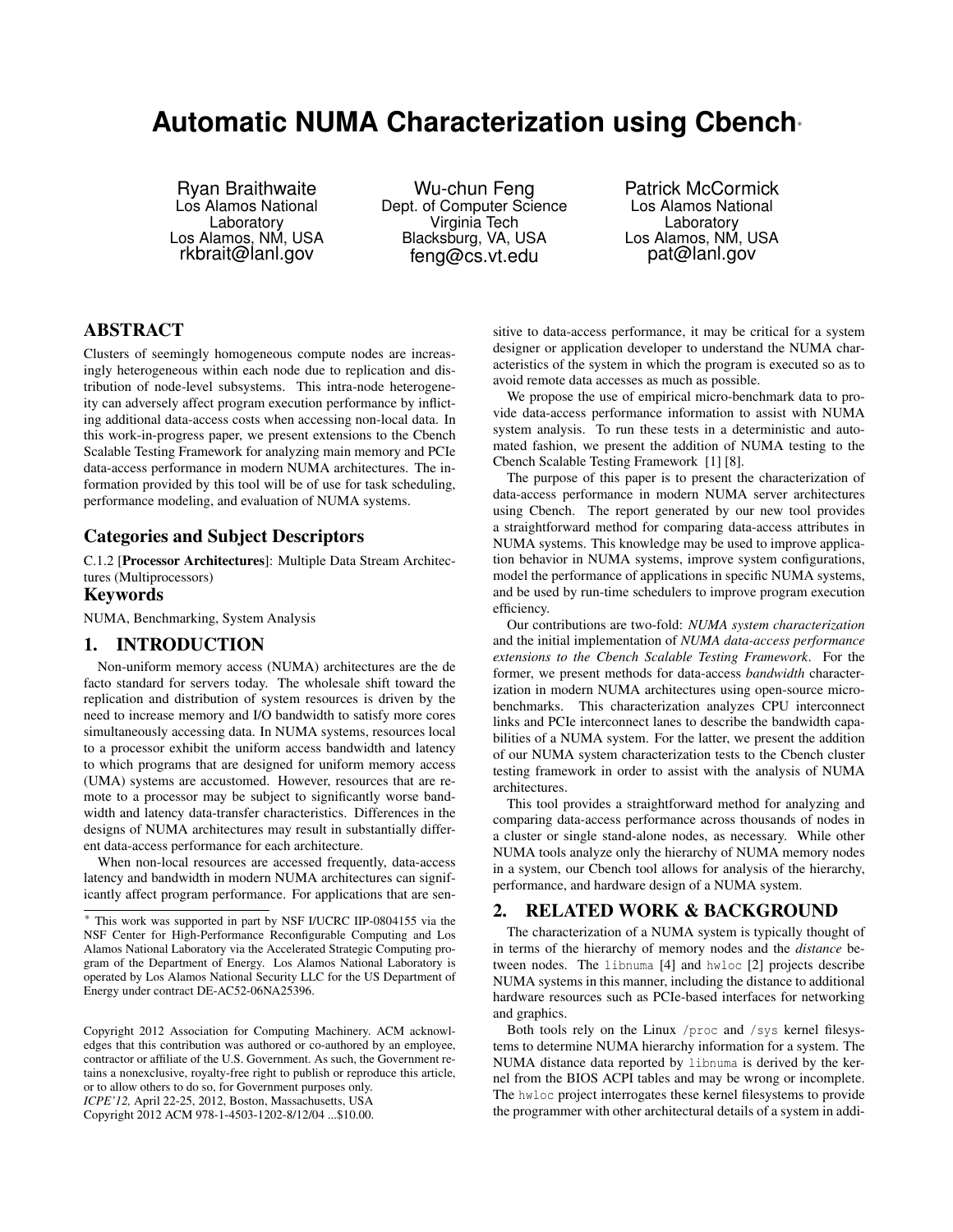tion to the ACPI-based NUMA distance information presented by libnuma. The notion of NUMA distance only takes into account which nodes are connected to each other. Modern NUMA designs, such as AMD's Magny-Cours and Interlagos architectures, have variable-width CPU interconnect links and therefore exhibit different bandwidth for links of the same NUMA distance.

To provide the *performance* details necessary to describe these newer systems, we build upon existing tools and libraries by measuring the performance for data-access operations between memory nodes and between memory nodes and PCIe devices, specifically GPUs. Our primary goal in characterizing NUMA systems is to quantify the data-access performance of each type of data access that is possible in a system so that the impact of the hierarchy on a system's performance is better understood.

As a case study, we examine the AMD Magny-Cours two-socket (2P) architecture shown in Figure 1. This system has two sources of



Figure 1: AMD Socket G34 2P Architecture

NUMA performance complexity: the CPU package, consisting of two CPU dies, three levels of cache, and wires in a socket; and the HyperTransport (HT) interconnect links between CPUs and other components. This increased complexity results in substantial dataaccess heterogeneity despite the fact that it is only a 2P design.

## 3. CBENCH AS A NUMA ANALYSIS TOOL

Cbench is a benchmark utility framework developed at Sandia National Laboratories and designed for HPC system integration engineers and analysts. The Cbench framework consists of a toolkit of Perl and Bash scripts that manage the building of supported open-source benchmarks from source code and the creation, submission, and analysis of benchmark jobs on Linux HPC clusters. In addition, Cbench provides basic statistical analysis to compare benchmark results for nodes in a cluster so that machines with substandard performance may be automatically identified. Running benchmark programs in Cbench provides a robust and straightforward method for executing identical tests on evaluation machines in order to compare performance.

Cbench is also used to evaluate new systems and architectures. The Cbench Single-Node-Benchmark (SNB) script runs node-level tests and produces a LAT<sub>E</sub>X report showing the baseline performance of a given system.

# 3.1 Previous Cbench Capabilities

The main focus of the Cbench framework is to run benchmark jobs across a large number of nodes in a Linux cluster to test various attributes of the system. Benchmark tests run within Cbench are generally divided into cluster-level MPI-based tests (e.g. Linpack, OSU Bandwidth Benchmarks, NAS Parallel Benchmarks) and node-level serial or parallel tests (e.g. STREAM, memtester, nodelevel Linpack). The NUMA data-access characterization effort

presented in this paper is focused on node-level data-access bandwidth, so we focus on the node-level portion of Cbench.

# 3.2 Integrating NUMA Testing and Analysis

Our goal is to enable comprehensive NUMA performance analysis using Cbench. As a starting point, we extended the Cbench framework to characterize the single-threaded data-access bandwidth of NUMA systems. This characterization is achieved by running benchmark programs using the possible data-access scenarios for a given system and partition the results into *bandwidth classes*, or equivalence classes of data-access bandwidth, based on the empirical results.

We automate these data-access characterization tests by adding the capability to run benchmarks in a NUMA-aware fashion (i.e., running benchmarks with CPU scheduler and memory allocation policies explicitly set) to the SNB script in Cbench. This included adding the ability to detect bandwidth equivalence classes from the data produced by these benchmark tests to the Cbench SNB scripts. Table 1 summarizes our additions to Cbench.



#### *3.2.1 Data-Access Bandwidth Benchmarks*

We use the STREAM [6] [7] benchmark to determine memoryaccess bandwidth between CPU cores and memory nodes, interconnect links, memory controller overhead, and memory technology (e.g., DDR3). STREAM executes four types of memory-access operations on a large data array: Add, Copy, Scale, and Triad. Triad is similar to operations found in many scientific applications, so we report only Triad results.

We use components of the Scalable HeterOgeneous Computing (SHOC) benchmark suite [3] to characterize PCIe data-access bandwidth. The data-access performance of a device connected by PCIe I/O links in a system such as that shown in Figure 1 is a function of traversing the PCIe links, the HT CPU interconnect links from CPUs to PCIe devices, controllers and chipsets along the CPU-to-PCIe path, and the specific PCIe device that contains the requested data. We present the analysis of high-performance GPUs transferring data across the PCIe interconnect to requesting processors in the system shown in Figure 1 and described in Table 3. The CPUto-I/O controller affinity shown by these tests also applies to other PCIe devices, though the reported absolute bandwidth for other devices may differ.

Analysis of data transfers for a GPU connected by PCIe involves measuring the download rate (writing to GPU memory) and the readback rate (reading from GPU memory) when transferring data between the host CPU core and the GPU device. To measure these rates, we use the BusSpeedDownload and BusSpeedReadback tests in the SHOC benchmark suite. These tests measure the bandwidth of the link(s) between host processor and GPU device by transferring data payloads of varying size to (download) and from (readback) the GPU device. Systems configured with NVIDIA GPUs can run both CUDA and OpenCL code, and in some cases, the PCIe bandwidth reported by the CUDA and OpenCL versions of SHOC vary. Cbench is configured to run both versions, though we only report CUDA results in this paper.

*3.2.2 Testing Data-Access Bandwidth*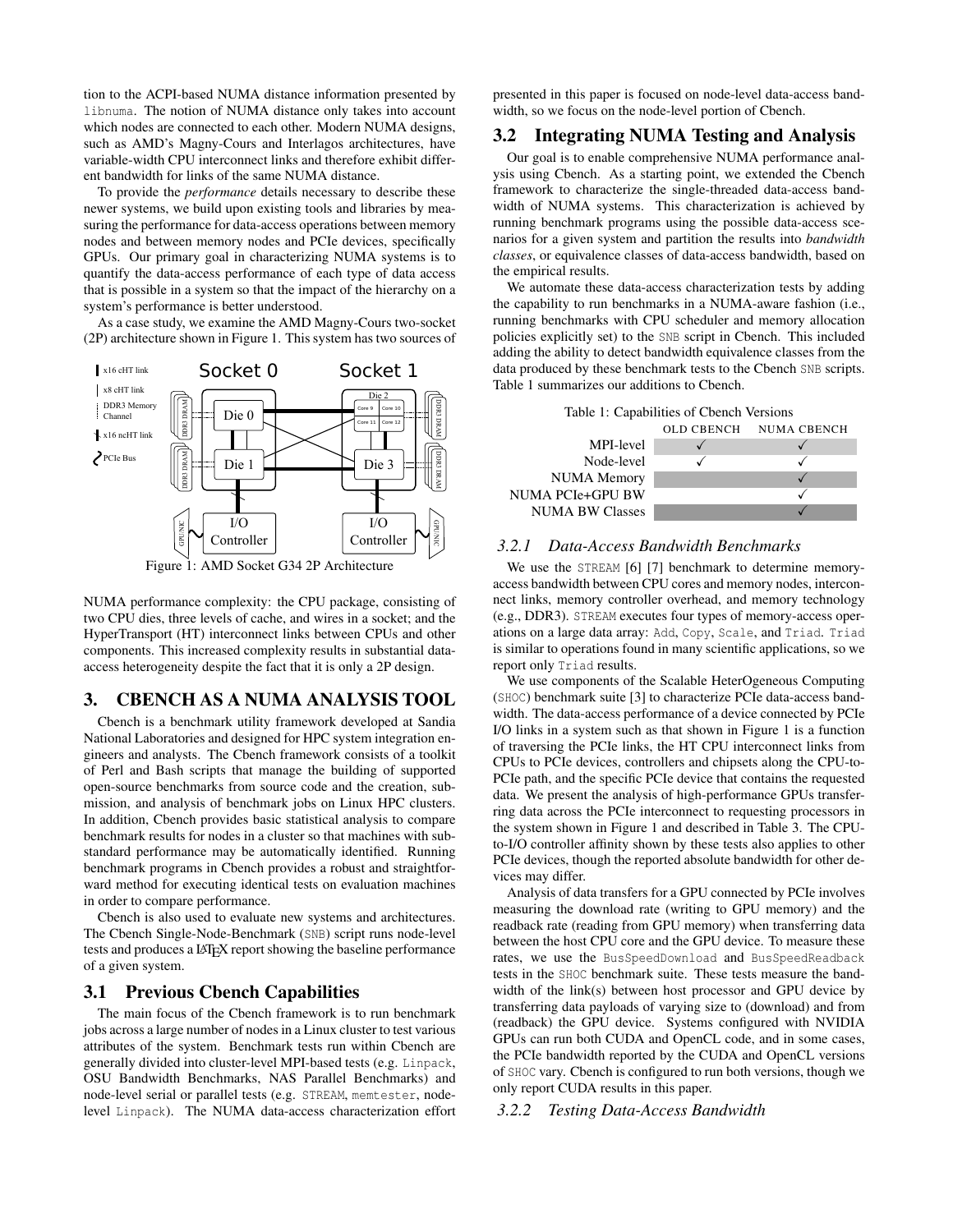Benchmarking every data-access scenario in a NUMA system entails mapping benchmark processes and their memory in every possible configuration that a program might encounter during execution. For modern many-core systems, mapping processes to individual cores greatly expands the set of core-to-node combinations that must be tested. To test all processor-core-to-memorynode combinations,  $p \times m$  tests must be executed, where  $p$  is the number of CPU cores and *m* is the number of memory nodes in a system and where  $p \gg n$ . However, cores that are attached to the same memory node show virtually identical memory bandwidth when accessing data on a given memory node (see Table 2), so core-to-node testing is unnecessary. We therefore allow the process scheduler to choose to schedule a process on any core attached to a memory node (i.e. any core on the same die). Such a process-tonode mapping reduces the number of tests to  $m \times m$  and is done at run-time using the numactl tool for both STREAM and SHOC benchmarks. This ensures that the host CPU process is executed on the appropriate cores and that its memory is bound to the appropriate memory node.

For PCIe tests, it is technically only necessary to characterize one set of core/memory node combinations because GPU memory transfers use pinned memory. This means that the location of the pinned memory, not the location of the host CPU process, is the determining factor in the data-access performance for GPU programs. Nevertheless, for completeness the download and readback rates for each of the node-to-device combinations in a system are gathered by Cbench and organized into bandwidth equivalence classes, similar to the results of the STREAM benchmarks.

#### *3.2.3 Addition of NUMA Tests to Cbench*

We extend the SNB script to characterize data accesses in NUMA systems by running a given program from all cores to all memory nodes or from all memory nodes to all memory nodes and binding CPU and memory affinity as described in Section 3.2.2. This solution has the benefit of providing NUMA characterization capability to any of the node-level tests already supported by Cbench. Cbench builds many varieties of the STREAM benchmark; using versions from different compilers only requires instructing Cbench to build the benchmarks with the appropriate compiler.

GPU benchmark support in Cbench is in the early stages of development, and the addition of the SHOC PCIe bandwidth tests to the Single-Node-Benchmark script provides the first complete GPU testing capability for Cbench. These SHOC tests facilitate PCIe dataaccess characterization similar to the STREAM tests discussed previously.

#### *3.2.4 Automatic Bandwidth Class Detection*

A critical component of our data-access bandwidth analysis is the synthesis of *bandwidth classes* from a system's benchmark results. We employ the Algorithm:: KMeans Perl module implementation of K-Means clustering [5] to provide automatic bandwidth classification of the benchmark results gathered by Cbench. To prepare the data for K-Means analysis, we first process the results for all iterations of each STREAM or SHOC benchmark version that was executed by Cbench and use only the best result for each

Table 2: Core-to-Memory-Node STREAM TRIAD Results

| st run 30 times from each core 0-3 to each memory no |            |       |  |  |  |  |
|------------------------------------------------------|------------|-------|--|--|--|--|
| To Mem. Node  Mean BW  Std. Dev.                     |            |       |  |  |  |  |
| 0                                                    | 8.1 $GB/s$ | 0.020 |  |  |  |  |
| 1                                                    | 5.1 $GB/s$ | 0.013 |  |  |  |  |
| 2/3                                                  | $3.0$ GB/s | 0.023 |  |  |  |  |

data-access scenario. Pruning the data in this manner improves the accuracy of the K-Means algorithm by preventing cluster detection for results that are produced by poorly-optimized benchmark executables and not actual bandwidth classes. Once the data are pruned, the K-Means algorithm is used to determine the best clusters for the benchmark dataset.

There are two elements of the K-Means cluster algorithm that are of paramount concern: the number of clusters in the data (*K*) and the initial cluster center values. This algorithm automatically tries all values of *K* where  $2 \le K \le \sqrt{\frac{N}{2}}$  and *N* is the number of data points for a given data set. The value of  $K$  with the best ratio of *avg*. *cluster radius avg*. *dist*. *btw*. *cluster centers* is returned as the number of clusters in the data. The upper bound for *K* was set by the module developer and has been sufficient for our purposes. The choice of the initial cluster center values for each *K* is the most critical aspect of proper bandwidth class detection using K-Means. The initial cluster centers are chosen using random data points, which means that the quality of the final classification is somewhat random. For a first effort at automating the process of data-access classification this randomness is acceptable, but we intend to improve the accuracy and determinism of the classification process.

#### 3.3 Cbench NUMA Characterization Results

Cbench SNB NUMA Report. Tables 4 and 5 show the LAT<sub>EX</sub> report for memory and PCIe data-access bandwidth results produced by the Cbench SNB script for the system described in Table 3. As noted previously, the best results for each type of data access are used to determine the bandwidth classes shown in Table 4. The tables generated by Cbench are useful for comparing versions of a benchmark, as well as for checking the configuration of the machine. For example, the PCIe results in Table 5 show that both GPU devices are local to memory nodes 0 and 1 (i.e. both GPUs are local to socket 0), meaning that both are accessed through the same I/O controller and that the system may be misconfigured.

## 4. CONCLUSION

Next Steps. The NUMA data-access performance characterization work in this paper focused on a two-socket AMD system. Systems with much more heterogeneous architectures are available today, and analyzing these systems is one of the primary focuses of our next development effort. Furthermore, other aspects of NUMArelated data-access performance such as data-access latency, network I/O, and disk I/O will be incorporated into Cbench to provide a more comprehensive analysis of data-access performance.

The work presented in this paper focused exclusively on singlethreaded analysis of data-access bandwidth. We have the initial implementation of multi-threaded memory bandwidth tests using an MPI version of STREAM already in Cbench. The analysis of sharing data-access resources among multiple threads is key to predictive performance modeling in NUMA systems. As we further develop our multi-threaded testing ability, we are also working to develop data-access performance models using both single-threaded and multi-threaded system characterization data from Cbench to model the performance of applications in NUMA systems by taking into account a program's data-access profile and the performance

| Table 3: Configuration of the AMD 2P Test System |                     |
|--------------------------------------------------|---------------------|
| <b>CPU Model</b>                                 | Magny-Cours 6134    |
| <b>CPU Cores/Mem. Nodes</b>                      | 16/4                |
| <b>Motherboard</b>                               | Supermicro H8DGG    |
| $GPUs$ $(\#)$                                    | Tesla C2050 (2)     |
| <b>Linux Kernel</b>                              | 2.6.18-194.17.4.el5 |